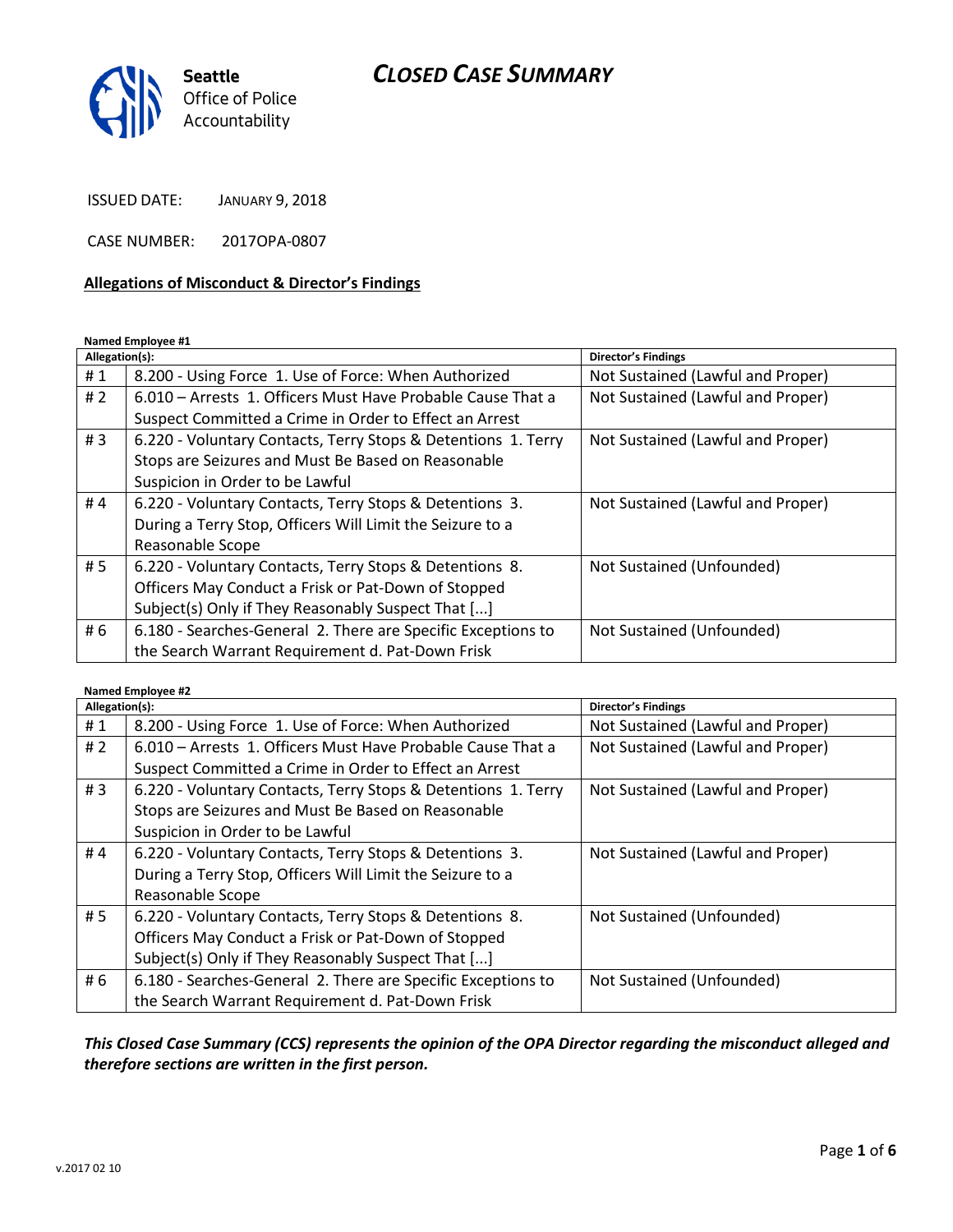v.2017 02 10

**Seattle** *Office of Police Accountability*

# *CLOSE CASE SUMMARY*

OPA CASE NUMBER: 2017OPA-0807

## **EXECUTIVE SUMMARY:**

While effectuating an arrest on the Complainant for obstruction, the Complainant made allegations to the sergeant that the Named Employees used excessive force on him, and searched and seized him without any lawful reason.

## **STATEMENT OF FACTS:**

Named Employee #1 (NE#1) and Named Employee #2 (NE#2) responded to the scene of a potential domestic violence incident. The caller, who reported the incident, gave a description of the possible male suspect. When the officers arrived at the scene, they observed the Complainant, who matched the general description provided by the caller, in the near vicinity. The officers reported that when the Complainant observed them approach, he "appeared to duck into the driveway, as if to hide." However, the Complainant then began walking towards the officers. The officers contacted him and began asking him questions. Based on the Complainant's evasive answers and behavior, as well as the fact that he matched the general description of the suspect, the officers made the decision to detain him.

Even after being told repeatedly that he was being detained based on his suspected involvement in a domestic violence incident and being informed that he was not free to leave, the Complainant tried to walk away. The Complainant was wearing a backpack and the officers asked him to remove it. He refused. The Complainant then held his arms out. The officers asked him to put his arms by his side so that they could remove his backpack. When the Complainant did not do so, the officers took hold of his arms.

The Complainant began to raise his voice. He flexed his arms in an apparent attempt to pull them away from the officers. The officers asked him to stop doing so and informed him that, if he did not, they would take him down to the ground. The Complainant continued to resist and NE#1 reported sweeping the Complainant's leg while holding onto his arm, which caused the Complainant to fall backwards onto a grassy median.

Once the Complainant was on the ground, the officers ordered him to get onto his stomach. NE#1 reported grabbing the Complainant's left arm and controlling the Complainant's head with his right hand to prevent the Complainant from rolling over onto his back. The force used allowed the officers to place the Complainant into handcuffs and to secure his person.

During this physical interaction, the Complainant asserted that the officers had bloodied his nose and that he was being assaulted by the police. However, there were no signs of any injuries to his person. When he was being searched incident to arrest, the Complainant also asserted that he was being "raped" by the officers.

Based on the Complainant's allegations, the officers reported this incident to their supervisor, a sergeant. The sergeant interviewed the Complainant; however, the Complainant ultimately refused to provide a statement. The sergeant documented the scene and attempted to document the Complainant's physical condition.

The force was classified as a Type II use of force and was reviewed and approved by the officers' chain of command. However, based on the Complainant's allegations of excessive force and rape, the sergeant properly forwarded this matter to OPA.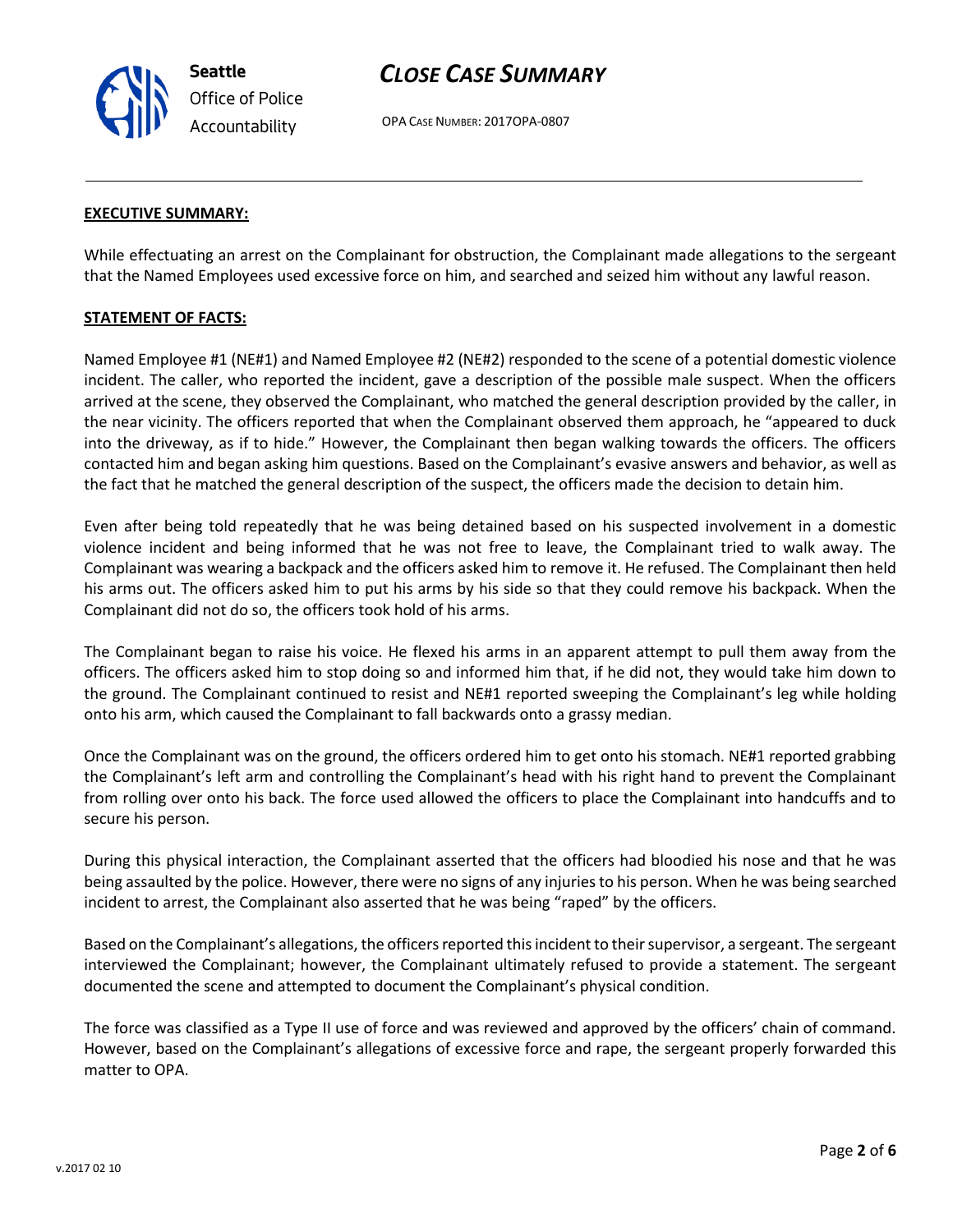

OPA CASE NUMBER: 2017OPA-0807

## **ANALYSIS AND CONCLUSIONS:**

# **Named Employee #1 - Allegation #1** *8.200 - Using Force 1. Use of Force: When Authorized*

NE#1 used force to sweep the Complainant's leg and take him down to the ground. He used additional force during the handcuffing of the Complainant, when he grabbed the Complainant's arm and pushed his head into the grassy median to control the Complainant's body. NE#2 used force to also grab the Complainant's arm in order to effectuate the handcuffing.

SPD Policy 8.200(1) requires that force used by officers be reasonable, necessary and proportional. Whether force is reasonable depends "on the totality of the circumstances" known to the officers at the time of the force and must be balanced against "the rights of the subject, in light of the circumstances surrounding the event." (SPD Policy 8.200(1).) The policy lists a number of factors that should be weighed when evaluating reasonableness. (*See id.*) Force is necessary where "no reasonably effective alternative appears to exist, and only then to the degree which is reasonable to effect a lawful purpose." (*Id.*) Lastly, the force used must be proportional to the threat posed to the officer. (*Id.*)

I find that the force used by the officers was reasonable, necessary, and proportional, and thus consistent with policy. When the Complainant resisted the officers' attempts to detain him, refused to comply with the officers, and did not remove his backpack when he was ordered to do so, the officers were warranted in taking him down to the ground. I find no evidence in the record suggesting that the takedown was excessive or unwarranted.

Moreover, once the Complainant was on the ground, the officers were permitted to use force to handcuff him. Here the officers grabbed his arms and NE#1 used a trained technique to push the Complainant's head down to control his body. I conclude that this force was consisistent with policy.

For these reasons, I recommend that this allegation be Not Sustained – Lawful and Proper.

Recommended Finding: **Not Sustained (Lawful and Proper)**

# **Named Employee #1 - Allegation #2**

# *6.010 – Arrests 1. Officers Must Have Probable Cause That a Suspect Committed a Crime in Order to Effect an Arrest*

At the time that he was initially stopped, the officers had reasonable suspicion to detain the Complainant to determine whether he was the suspect in a domestic violence incident. When he refused to comply with their orders to stop walking away, even when he was told that he was not free to leave, the officers had probable cause to place him under arrest for obstruction.

As such, I recommend that this allegation be Not Sustained – Lawful and Proper.

# Recommended Finding: **Not Sustained (Lawful and Proper)**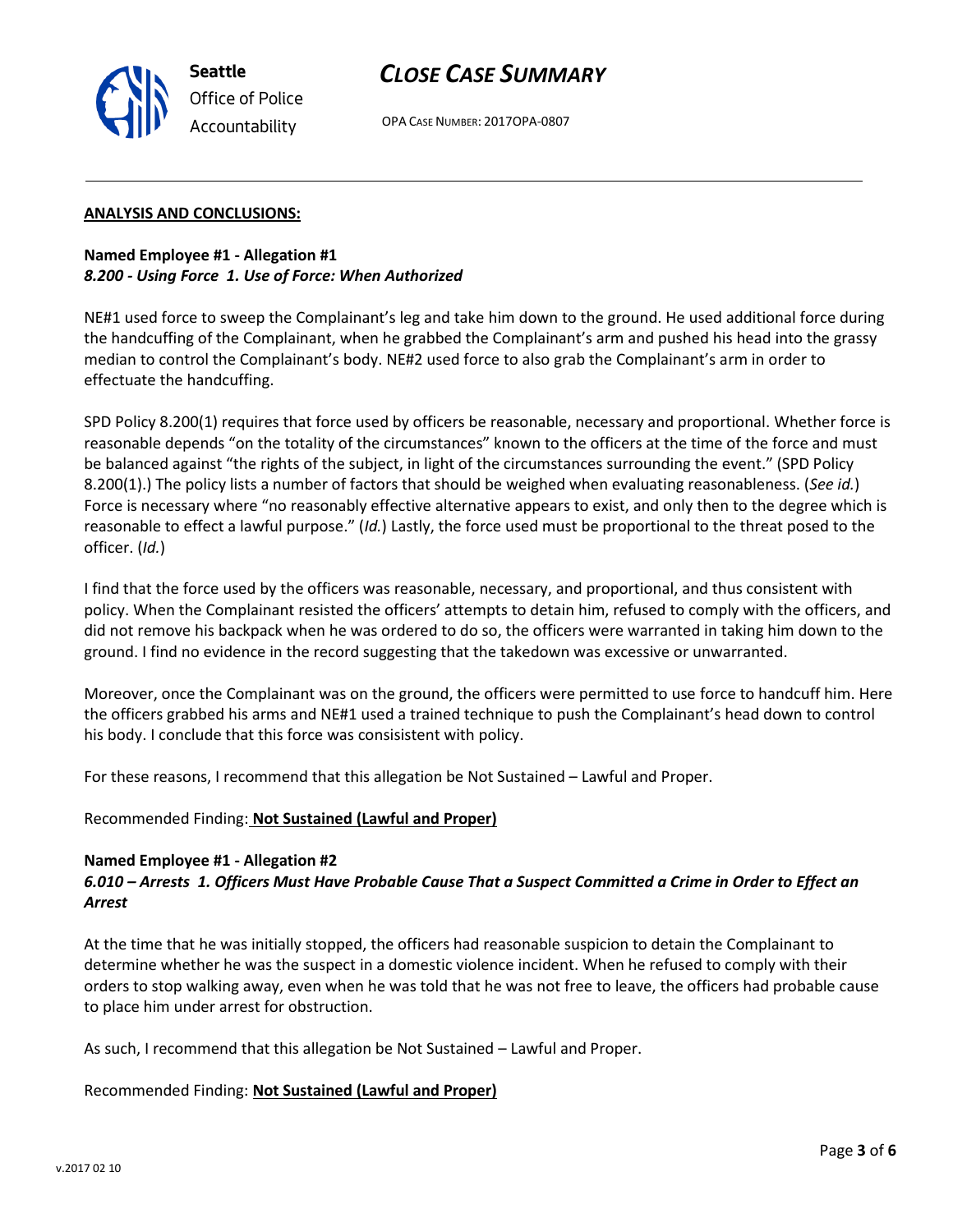

OPA CASE NUMBER: 2017OPA-0807

# **Named Employee #1 - Allegation #3**

*6.220 - Voluntary Contacts, Terry Stops & Detentions 1. Terry Stops are Seizures and Must Be Based on Reasonable Suspicion in Order to be Lawful*

As indicated above, when the officers stopped the Complainant, they did so because they reasonably believed that he was the suspect in a reported domestic violence incident. The Complainant initially ducked into a driveway in an apparent attempt to avoid the officers and, when the officers contacted him, his answers were evasive and suspicious. Moreover, the Complainant matched the general description that the caller had provided of the suspect.

For these reasons, I find that there was sufficient reasonable suspicion to effectuate the stop and detention of the Complainant. As such, I recommend that this allegation be Not Sustained – Lawful and Proper.

Recommended Finding: **Not Sustained (Lawful and Proper)**

## **Named Employee #1 - Allegation #4**

# *6.220 - Voluntary Contacts, Terry Stops & Detentions 3. During a Terry Stop, Officers Will Limit the Seizure to a Reasonable Scope*

SPD Policy 6.220-POL-3 requires that, "during a Terry stop, officers will limit the seizure to a reasonable scope." The policy sets forth certain conduct that, if engaged in by officers, must have additional justification.

Here, I do not find that the detention went beyond a reasonable scope. The officers repeatedly requested that the Complainant remain where he was and informed him that he was not free to leave. However, the Complainant did not comply with that direction. Once the subject repeatedly tried to leave the location and refused to abide by the officers' orders, the officers were warranted in taking hold of his arms. When he further refused to comply, the officers were warranted in taking him down to the ground.

For these reasons, I recommend that this allegation be Not Sustained – Lawful and Proper.

Recommended Finding: **Not Sustained (Lawful and Proper)**

#### **Named Employee #1 - Allegation #5**

# *6.220 - Voluntary Contacts, Terry Stops & Detentions 8. Officers May Conduct a Frisk or Pat-Down of Stopped Subject(s) Only if They Reasonably Suspect That [...]*

Here, the officers did not frisk the subject as part of the Terry stop. Instead, they searched him incident to arrest. Even had this been a frisk, the officers identified bulges in the Complainant's front pockets that, when taking the Complainant's conduct into consideration, they reasonably believed could be weapons.

For these reasons, I recommend that this allegation be Not Sustained – Unfounded.

Recommended Finding: **Not Sustained (Unfounded)**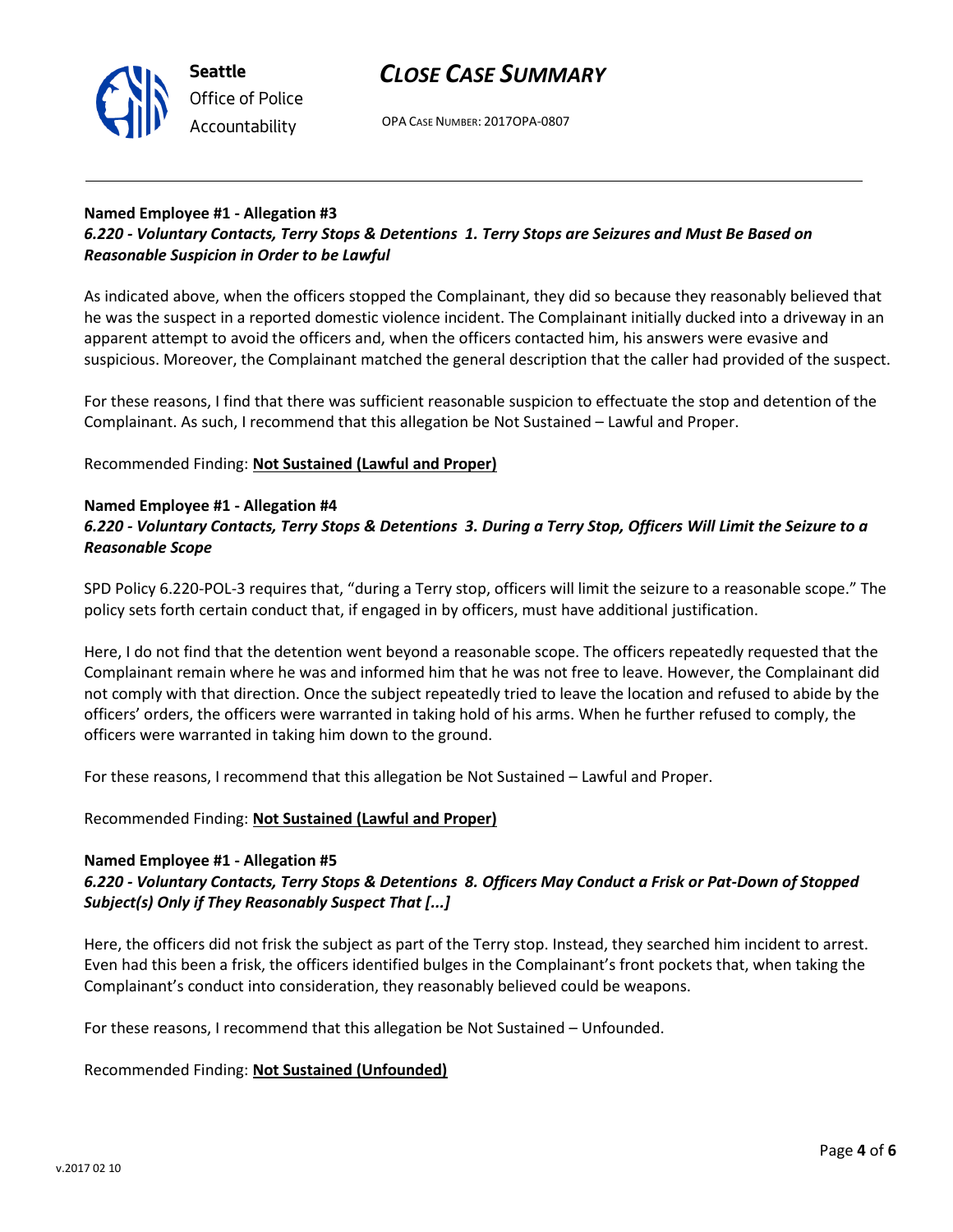

OPA CASE NUMBER: 2017OPA-0807

## **Named Employee #1 - Allegation #6**

### *6.180 - Searches-General 2. There are Specific Exceptions to the Search Warrant Requirement d. Pat-Down Frisk*

SPD Policy 6.180-POL-2(d) concerns pat down and frisks. As detailed above, I find that the search conducted in this case was performed incident to arrest, which would be covered by SPD Policy 6.180-POL-2(e).

For the same reasons as indicated above (*see* Named Employee #1, Allegation #5), I recommend that this allegation be Not Sustained – Unfounded.

Recommended Finding: **Not Sustained (Unfounded) Error! Reference source not found.**

## **Named Employee #2 - Allegation #1** *8.200 - Using Force 1. Use of Force: When Authorized*

For the same reasons as indicated above (*see* Named Employee #1, Allegation #1), I recommend that this allegation be Not Sustained – Lawful and Proper.

Recommended Finding: **Not Sustained (Lawful and Proper)**

#### **Named Employee #2 - Allegation #2**

## *6.010 – Arrests 1. Officers Must Have Probable Cause That a Suspect Committed a Crime in Order to Effect an Arrest*

For the same reasons as indicated above (*see* Named Employee #1, Allegation #2), I recommend that this allegation be Not Sustained – Lawful and Proper.

Recommended Finding: **Not Sustained (Lawful and Proper)**

#### **Named Employee #2 - Allegation #3**

*6.220 - Voluntary Contacts, Terry Stops & Detentions 1. Terry Stops are Seizures and Must Be Based on Reasonable Suspicion in Order to be Lawful*

For the same reasons as indicated above (*see* Named Employee #1, Allegation #3), I recommend that this allegation be Not Sustained – Lawful and Proper.

Recommended Finding: **Not Sustained (Lawful and Proper)**

#### **Named Employee #2 - Allegation #4**

# *6.220 - Voluntary Contacts, Terry Stops & Detentions 3. During a Terry Stop, Officers Will Limit the Seizure to a Reasonable Scope*

For the same reasons as indicated above (*see* Named Employee #1, Allegation #4), I recommend that this allegation be Not Sustained – Lawful and Proper.